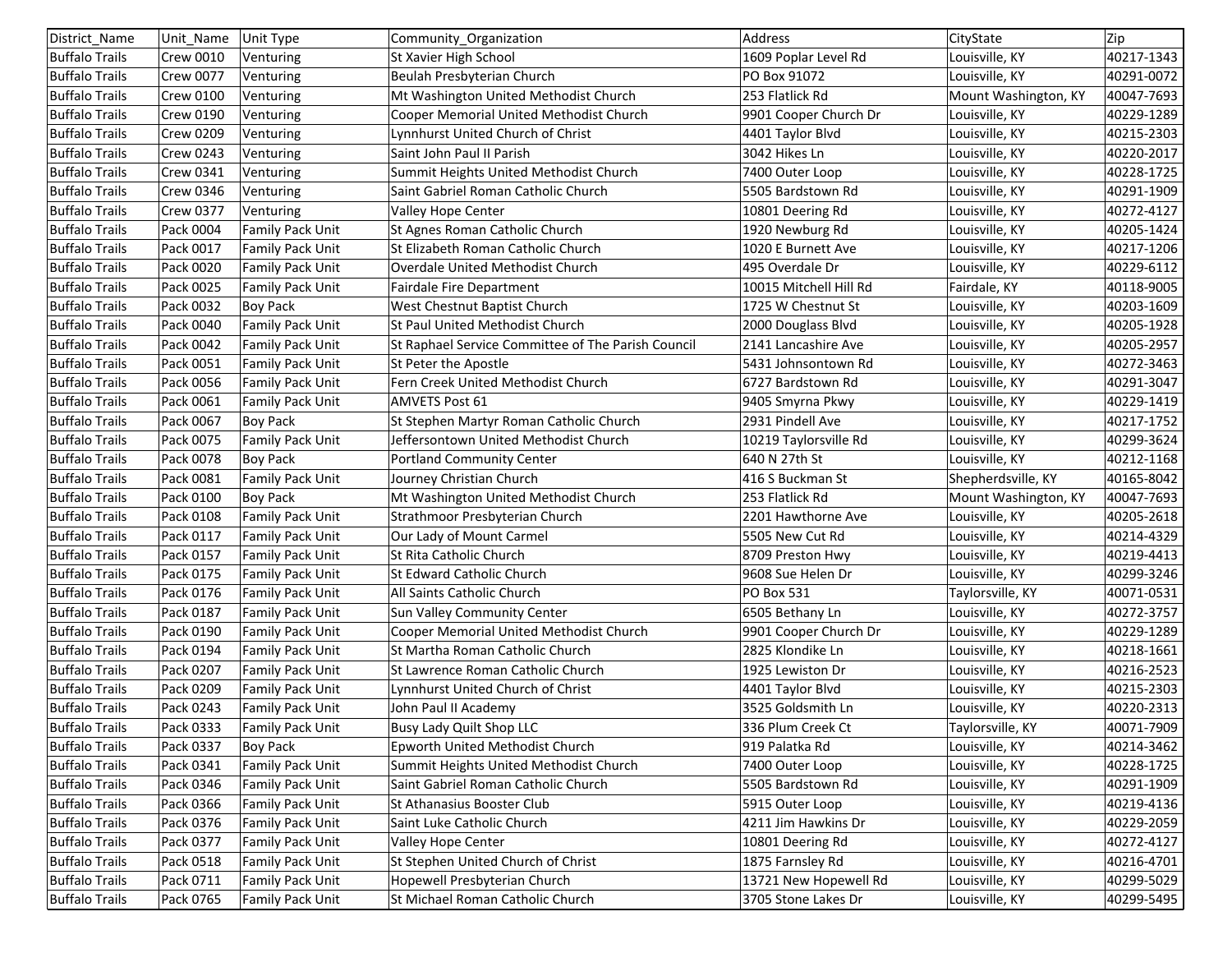| District_Name         | Unit Name         | Unit Type                       | Community_Organization                             | Address                      | CityState            | Zip        |
|-----------------------|-------------------|---------------------------------|----------------------------------------------------|------------------------------|----------------------|------------|
| <b>Buffalo Trails</b> | Pack 0776         | <b>Family Pack Unit</b>         | St Francis Xavier Roman Catholic Church            | 155 Stringer Ln              | Mount Washington, KY | 40047-7354 |
| <b>Buffalo Trails</b> | <b>Ship 0190</b>  | Ship                            | Cooper Memorial United Methodist Church            | 9901 Cooper Church Dr        | Louisville, KY       | 40229-1289 |
| <b>Buffalo Trails</b> | Troop 0004        | Scouts BSA Boy Troop            | St Agnes Roman Catholic Church                     | 1920 Newburg Rd              | Louisville, KY       | 40205-1424 |
| <b>Buffalo Trails</b> | Troop 0017        | Scouts BSA Boy Troop            | St Elizabeth Roman Catholic Church                 | 1020 E Burnett Ave           | Louisville, KY       | 40217-1206 |
| <b>Buffalo Trails</b> | Troop 0020        | Scouts BSA Boy Troop            | Overdale United Methodist Church                   | 495 Overdale Dr              | Louisville, KY       | 40229-6112 |
| <b>Buffalo Trails</b> | Troop 0040        | Scouts BSA Boy Troop            | St Paul United Methodist Church                    | 2000 Douglass Blvd           | Louisville, KY       | 40205-1928 |
| <b>Buffalo Trails</b> | Troop 0042        | Scouts BSA Boy Troop            | St Raphael Service Committee of The Parish Council | 2141 Lancashire Ave          | Louisville, KY       | 40205-2957 |
| <b>Buffalo Trails</b> | Troop 0051        | Scouts BSA Boy Troop            | St Peter the Apostle                               | 5431 Johnsontown Rd          | Louisville, KY       | 40272-3463 |
| <b>Buffalo Trails</b> | <b>Troop 0056</b> | Scouts BSA Boy Troop            | Fern Creek United Methodist Church                 | 6727 Bardstown Rd            | Louisville, KY       | 40291-3047 |
| <b>Buffalo Trails</b> | <b>Troop 0061</b> | Scouts BSA Boy Troop            | <b>AMVETS Post 61</b>                              | 9405 Smyrna Pkwy             | Louisville, KY       | 40229-1419 |
| <b>Buffalo Trails</b> | Troop 0067        | Scouts BSA Boy Troop            | St Stephen Martyr Roman Catholic Church            | 2931 Pindell Ave             | Louisville, KY       | 40217-1752 |
| <b>Buffalo Trails</b> | <b>Troop 0072</b> | Scouts BSA Boy Troop            | <b>Messiah Trinity Church</b>                      | 8701 Shepherdsville Rd       | Louisville, KY       | 40219-5037 |
| <b>Buffalo Trails</b> | <b>Troop 0072</b> | Scouts BSA Girl Troop           | <b>Messiah Trinity Church</b>                      | 8701 Shepherdsville Rd       | Louisville, KY       | 40219-5037 |
| <b>Buffalo Trails</b> | Troop 0077        | Scouts BSA Boy Troop            | Beulah Presbyterian Church                         | PO Box 91072                 | Louisville, KY       | 40291-0072 |
| <b>Buffalo Trails</b> | Troop 0081        | Scouts BSA Boy Troop            | Journey Christian Church                           | 416 S Buckman St             | Shepherdsville, KY   | 40165-8042 |
| <b>Buffalo Trails</b> | <b>Troop 0081</b> | Scouts BSA Girl Troop           | Journey Christian Church                           | 416 S Buckman St             | Shepherdsville, KY   | 40165-8042 |
| <b>Buffalo Trails</b> | Troop 0082        | Scouts BSA Boy Troop            | The Yearlings Club                                 | 4309 W Broadway              | Louisville, KY       | 40211-3122 |
| <b>Buffalo Trails</b> | Troop 0100        | Scouts BSA Boy Troop            | Mt Washington United Methodist Church              | 253 Flatlick Rd              | Mount Washington, KY | 40047-7693 |
| <b>Buffalo Trails</b> | Troop 0108        | Scouts BSA Boy Troop            | Strathmoor Presbyterian Church                     | 2201 Hawthorne Ave           | Louisville, KY       | 40205-2618 |
| <b>Buffalo Trails</b> | Troop 0148        | Scouts BSA Boy Troop            | Mosaic United Methodist Church                     | 8008 Saint Andrews Church Rd | Louisville, KY       | 40258-3830 |
| <b>Buffalo Trails</b> | <b>Troop 0157</b> | Scouts BSA Boy Troop            | St Rita Catholic Church                            | 8709 Preston Hwy             | Louisville, KY       | 40219-4413 |
| <b>Buffalo Trails</b> | <b>Troop 0157</b> | Scouts BSA Girl Troop           | St Rita Catholic Church                            | 8709 Preston Hwy             | Louisville, KY       | 40219-4413 |
| <b>Buffalo Trails</b> | <b>Troop 0175</b> | Scouts BSA Boy Troop            | St Edward Catholic Church                          | 9608 Sue Helen Dr            | Louisville, KY       | 40299-3246 |
| <b>Buffalo Trails</b> | <b>Troop 0176</b> | Scouts BSA Boy Troop            | All Saints Catholic Church                         | PO Box 531                   | Taylorsville, KY     | 40071-0531 |
| <b>Buffalo Trails</b> | Troop 0190        | Scouts BSA Boy Troop            | Cooper Memorial United Methodist Church            | 9901 Cooper Church Dr        | Louisville, KY       | 40229-1289 |
| <b>Buffalo Trails</b> | Troop 0190        | Scouts BSA Girl Troop           | Cooper Memorial United Methodist Church            | 9901 Cooper Church Dr        | Louisville, KY       | 40229-1289 |
| <b>Buffalo Trails</b> | Troop 0194        | Scouts BSA Boy Troop            | St Martha Roman Catholic Church                    | 2825 Klondike Ln             | Louisville, KY       | 40218-1661 |
| <b>Buffalo Trails</b> | Troop 0207        | Scouts BSA Boy Troop            | St Lawrence Roman Catholic Church                  | 1925 Lewiston Dr             | Louisville, KY       | 40216-2523 |
| <b>Buffalo Trails</b> | Troop 0209        | Scouts BSA Boy Troop            | Lynnhurst United Church of Christ                  | 4401 Taylor Blvd             | Louisville, KY       | 40215-2303 |
| <b>Buffalo Trails</b> | Troop 0209        | Scouts BSA Girl Troop           | Lynnhurst United Church of Christ                  | 4401 Taylor Blvd             | Louisville, KY       | 40215-2303 |
| <b>Buffalo Trails</b> | <b>Troop 0212</b> | Scouts BSA Boy Troop            | Revolution Church of Kentucky UMC                  | 10100 Bluegrass Pkwy         | Louisville, KY       | 40299-2202 |
| <b>Buffalo Trails</b> | Troop 0243        | Scouts BSA Boy Troop            | Saint John Paul II Parish                          | 3042 Hikes Ln                | Louisville, KY       | 40220-2017 |
| <b>Buffalo Trails</b> | Troop 0333        | Scouts BSA Boy Troop            | Busy Lady Quilt Shop LLC                           | 336 Plum Creek Ct            | Taylorsville, KY     | 40071-7909 |
| <b>Buffalo Trails</b> | Troop 0337        | Scouts BSA Boy Troop            | Epworth United Methodist Church                    | 919 Palatka Rd               | Louisville, KY       | 40214-3462 |
| <b>Buffalo Trails</b> | Troop 0341        | Scouts BSA Boy Troop            | Summit Heights United Methodist Church             | 7400 Outer Loop              | Louisville, KY       | 40228-1725 |
| <b>Buffalo Trails</b> |                   | Troop 0346 Scouts BSA Boy Troop | Saint Gabriel Roman Catholic Church                | 5505 Bardstown Rd            | Louisville, KY       | 40291-1909 |
| <b>Buffalo Trails</b> | Troop 0366        | Scouts BSA Boy Troop            | Saint Athanasius Catholic Church                   | 1915 Outer Loop              | Louisville, KY       | 40219      |
| <b>Buffalo Trails</b> | Troop 0376        | Scouts BSA Boy Troop            | Saint Luke Catholic Church                         | 4211 Jim Hawkins Dr          | Louisville, KY       | 40229-2059 |
| <b>Buffalo Trails</b> | Troop 0377        | Scouts BSA Boy Troop            | Valley Hope Center                                 | 10801 Deering Rd             | Louisville, KY       | 40272-4127 |
| <b>Buffalo Trails</b> | Troop 0377        | Scouts BSA Girl Troop           | Valley Hope Center                                 | 10801 Deering Rd             | Louisville, KY       | 40272-4127 |
| <b>Buffalo Trails</b> | Troop 0386        | Scouts BSA Boy Troop            | St Andrew United Church Of Christ                  | 2608 Browns Ln               | Louisville, KY       | 40220-1123 |
| <b>Buffalo Trails</b> | Troop 0502        | Scouts BSA Girl Troop           | Strathmoor Presbyterian Church                     | 2201 Hawthorne Ave           | Louisville, KY       | 40205-2618 |
| <b>Buffalo Trails</b> | <b>Troop 0518</b> | Scouts BSA Boy Troop            | St Stephen United Church of Christ                 | 1875 Farnsley Rd             | Louisville, KY       | 40216-4701 |
| <b>Buffalo Trails</b> | <b>Troop 0765</b> | Scouts BSA Boy Troop            | St Michael Roman Catholic Church                   | 3705 Stone Lakes Dr          | Louisville, KY       | 40299-5495 |
| <b>Buffalo Trails</b> | Troop 0776        | Scouts BSA Boy Troop            | St Francis Xavier Roman Catholic Church            | 155 Stringer Ln              | Mount Washington, KY | 40047-7354 |